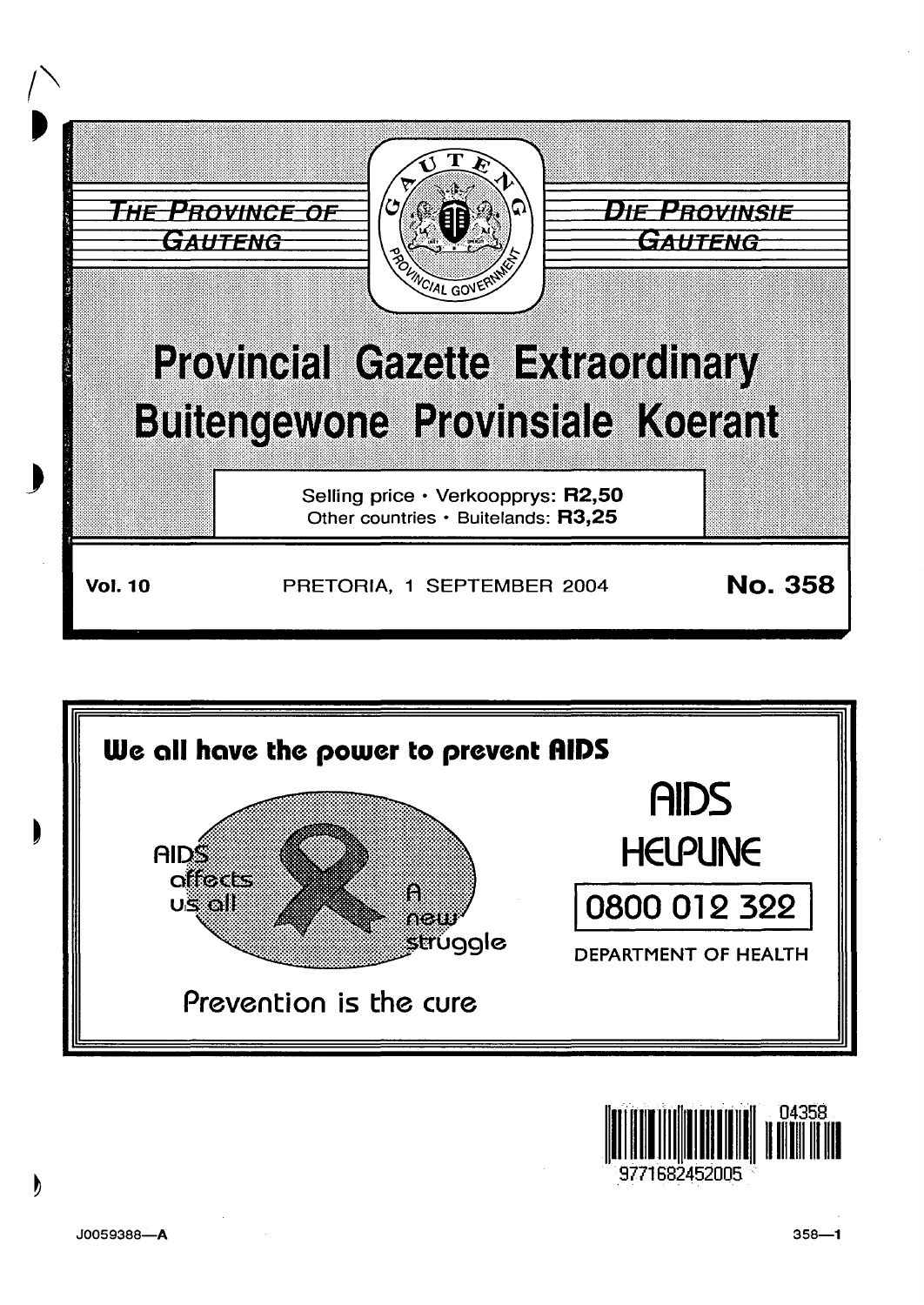$\mathcal{L}_{\mathcal{A}}$ 

|      | <b>CONTENTS • INHOUD</b> |             |                |
|------|--------------------------|-------------|----------------|
| No.  |                          | Page<br>No. | Gazette<br>No. |
|      | <b>GENERAL NOTICE</b>    |             |                |
| 2765 |                          | 3           | 358            |

 $\bar{z}$ 

 $\mathcal{A}$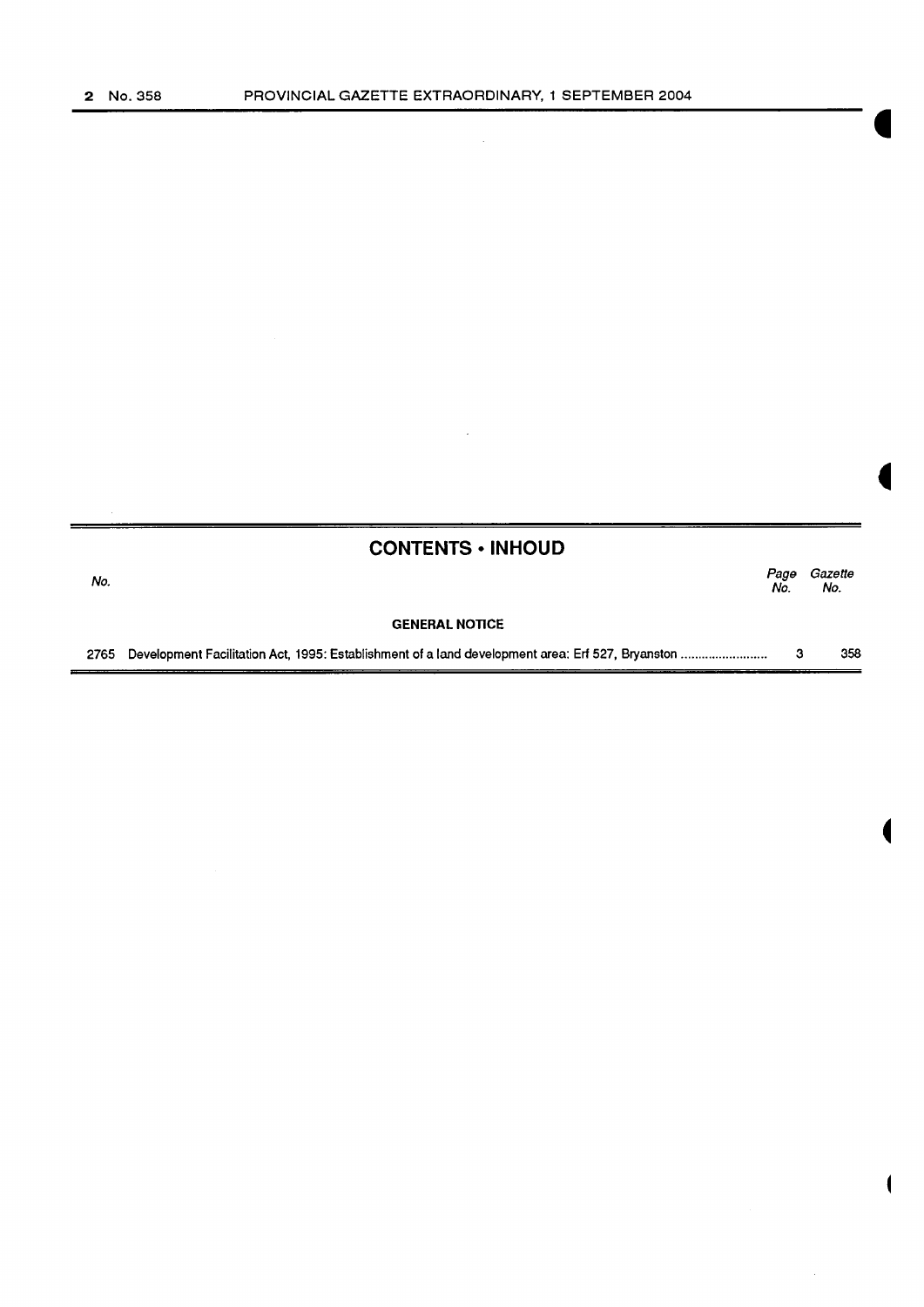## **GENERAL NOTICE**

## **NOTICE 2765 OF 2004**

(Regulation 21(10) of the Development Facilitation Regulations)

Hendrikus Nicolaas Meekel of Broadplan Property Consultants, being the authorised agent of the registered owner, has lodged an application in terms of the Development Facilitation Act for the establishment of a land development area on Erf 527 Bryanston.

The development will consist of the following: The subdivision of the land development area into 9 portions, zoned Residential 1, ranging in size from approximately 1 000 $m^2$  to 2 400 $m^2$  (subject to final survey).

The relevant plan(s), document(s) and information are available for inspection at the offices of the Designated Officer (Mr Victor Machete), 3rd Floor, A Block, Metro Centre, 158 Loveday Street, Braamfontein, Johannesburg, or at the offices of Broadplan Property Consultants, 41 Klip Street, Observatory, Johannesburg, for a period of 21 days from 1 September 2004.

The application will be considered at a tribunal hearing to be held at 74 Mandeville Road, Bryanston on 30 September 2004 at 10h00 and the prehearing conference will be held at 74 Mandeville Road, Bryanston on 23 September 2004.

Any person having an Interest in the application should please note:

- 1. You may, within a period of 21 days from the date of the first publication of this notice, which is 1 September 2004, provide the Designated Officer with your written objections or representations; or
- 2. If your comments constitute an objection to any aspect of the land development application, you must appear in person or through a representative before the Tribunal on the dates mentioned above.

Any written objection or representation must be delivered to the Designated Officer at 3rd Floor, A Block, Metro Centre, 158 Loveday Street, Braamfontein, Johannesburg, and you may contact the Designated Officer (Mr Victor Machete) If you have any queries on Tel. No. (011) 407-7366 or Fax No. (011) 339-4204

Authorised agent Broadplan Property Consultants Tel. (011) 487-3907. Fax (011) 487-3039

## **KENNISGEWING 2765 VAN 2004**

(Regulasie 21 (10) van die Regulasies op Ontwikkelingsfasilitering)

Hendrikus Nicolaas Meekel van Broadplan Property Consultants, synde die gemagtigde agent van die geregistreerde elenaar, het aansoek gedoen in terme van die Wet op Ontwikkelingsfasilitering vir die vestiging van 'n grondontwikkelingsgebied op Erf 527 Bryanston.

Die ontwikkeling sal bestaan uit die volgende: Die onderverdeling van die grondontwikkelingsgebied in 9 gedeeltes, gesoneer Residensieel 1, wat wissel in grootte vanaf ongeveer 1 000m<sup>2</sup> tot 2 400m<sup>2</sup> (onderworpe aan finale opmeting).

Die betrokke plan(ne), dokument(e) en inligting is beskikbaar vir inspeksie by die kantore van die Aangewese Beampte (Mnr Victor Machete), 3de Vloer, A Blok, Metro Sentrum, Lovedaystraat 158, Braamfonteln, Johannesburg, of by die kantore van Broadplan Property Consultants, Klipstraat 41, Observatory, Johannesburg, vir 'n tydperk van 21 dae vanaf 1 September 2004.

Die aansoek sal oorweeg word tydens 'n tribunaalverhoor wat gehou sal word te Mandevilleweg 74, Bryanston op 30 September 2004 om 1 OhOO en die voorverhoorsamespreklngs sal gehou word te Mandevilleweg 74, Bryanston op 23 September 2004 om 10h00.

Enige persoon wat 'n belang het in die aansoek moet asseblief kennis neem dat:

*i* 

- 1. U mag, binne 'n periode van 21 dae vanaf die eerste publikasie van hlerdie kennlsgewing, wat 1 September 2004 is, die Aangewese Beampte voorsien met u skriftelike besware of vertoë; of
- 2. lndien u kommentaar neerkom op 'n beswaar teen enige aspek van die grondontwikkelingsaansoek, moat u persoonlik of deur 'n verteenwoordiger voor die Tribunaal verskyn op die datums hierbo genoem.

Enige geskrewe beswaar of vertoe moet by die Aangewese Beampte, 3de Vloer, A Blok, Metro Sentrum, Lovedaystraat 158, Braamfontein, Johannesburg ingedien word, en u mag die Aangewese Beampte (Mnr Victor Machete) kontak indien u navrae het by Tel. Nr. (011) 407-7366 of Faks Nr. (011) 339-4204.

Gemagtigde agent. Broadplan Property Consultants, Tel. (011) 487-3907 Faks (011) 487-3039 Ip is a set of the set of the set of the set of the set of the set of the set of the set of the set of the set<br>If it is a set of the set of the set of the set of the set of the set of the set of the set of the set of the<br>I